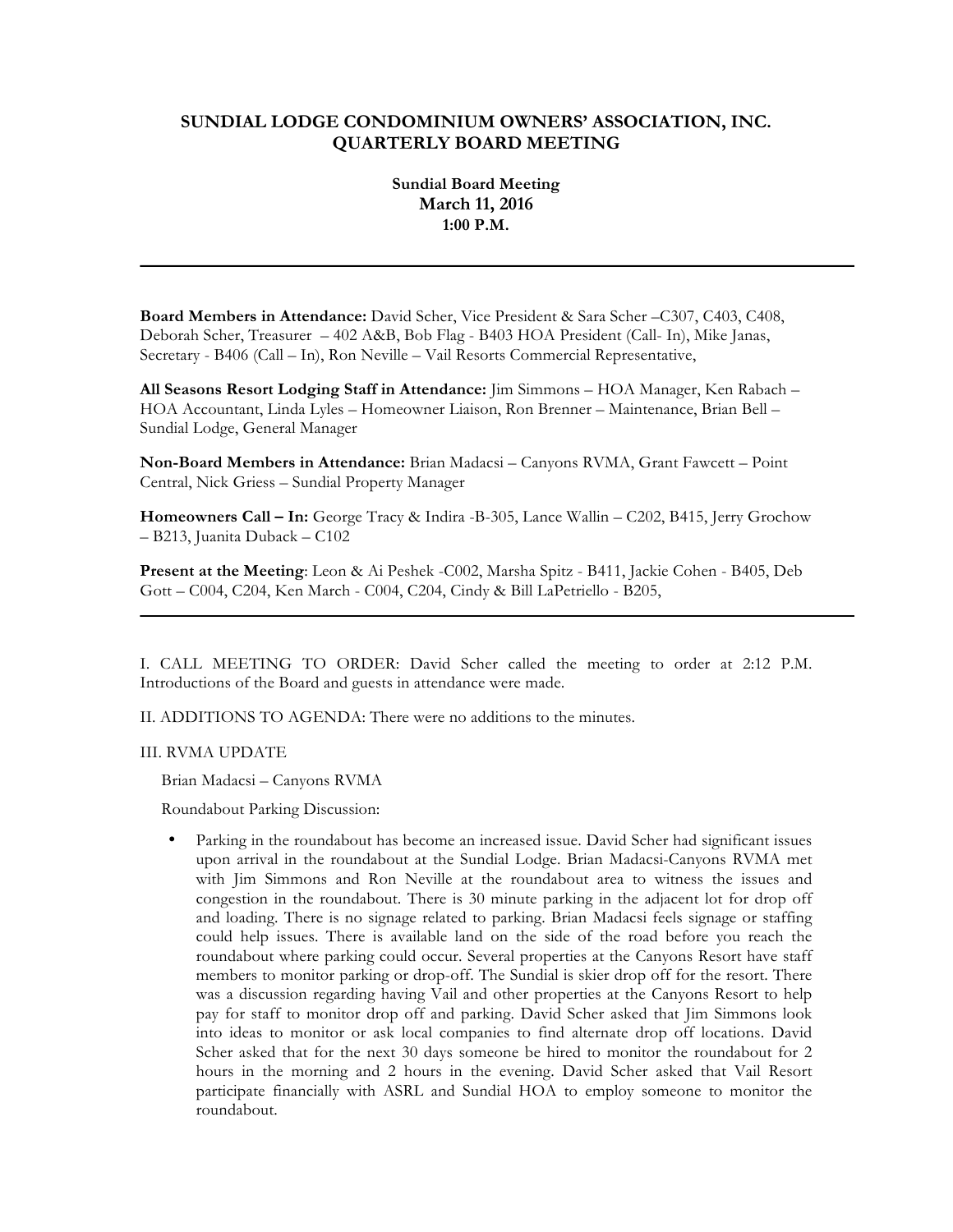Golf Course:

- Rates for the seasons should be out shortly for RVMA members. The course will open by the end of May.
- The board of trustee will review a new master plan for the Canyons Resort in the next week. It is encouraged for property owners review the new master plan. There will be road changes and transit center changes and more. This is a developer master plan not a RVMA master plan.

## IV. HOA MANAGEMENT UPDATE:

Jim Simmons - ASRL

Update for the Board regarding current projects and proposed projects.

- The new trash enclosure has been well received by owners.
- Grant Fosset of PointCentral will shortly make a presentation on their lock system.

## V. FINANCIAL UPDATE

### Deborah Scher

- Revenue is slightly behind because there is almost no income on cash due to interest rates.
- Professional fees reduced due to a full a review instead of a full audit every three years.
- Expense reductions due to reducing decorating expenses for the holidays.
- Cost of pool towels went up due to theft.
- Over budget on maintenance and snow removal.
- Utilities have increased. Water is up \$8000. Sewer and septic is up \$7000.

#### VI. NEW BUSINESS

#### David Scher

• Jim Simmons and Ron Neville will work together to resolve the issues with staffing the front desk in the after hours. They will also work to resolve the negative comments from Trip Advisor.

#### VII. HOA RECOMMENDED RENTAL SERVICES STANDARDS

• Deb Gott asked that a set of recommendations be set as guidelines for owners.

#### VIII. OLD BUSINESS

• Approval of 2016 Board Meeting Minutes

MOTION: Deborah Scher motioned to approve the Sundial 2016 Board Minutes. Ron Neville seconded the motion. Minutes approved.

#### IX. MAINTENANCE UPDATE

Ron Brenner

#### COMPLETED PROJECTS

- 3<sup>rd</sup> Floor jet pumps were replaced.
- Snowmelt supply wire was rerouted.
- The fire pit burner was shipped to the manufacturer to be rebuilt.
- 3 new light fixtures were added to brighten the garage.